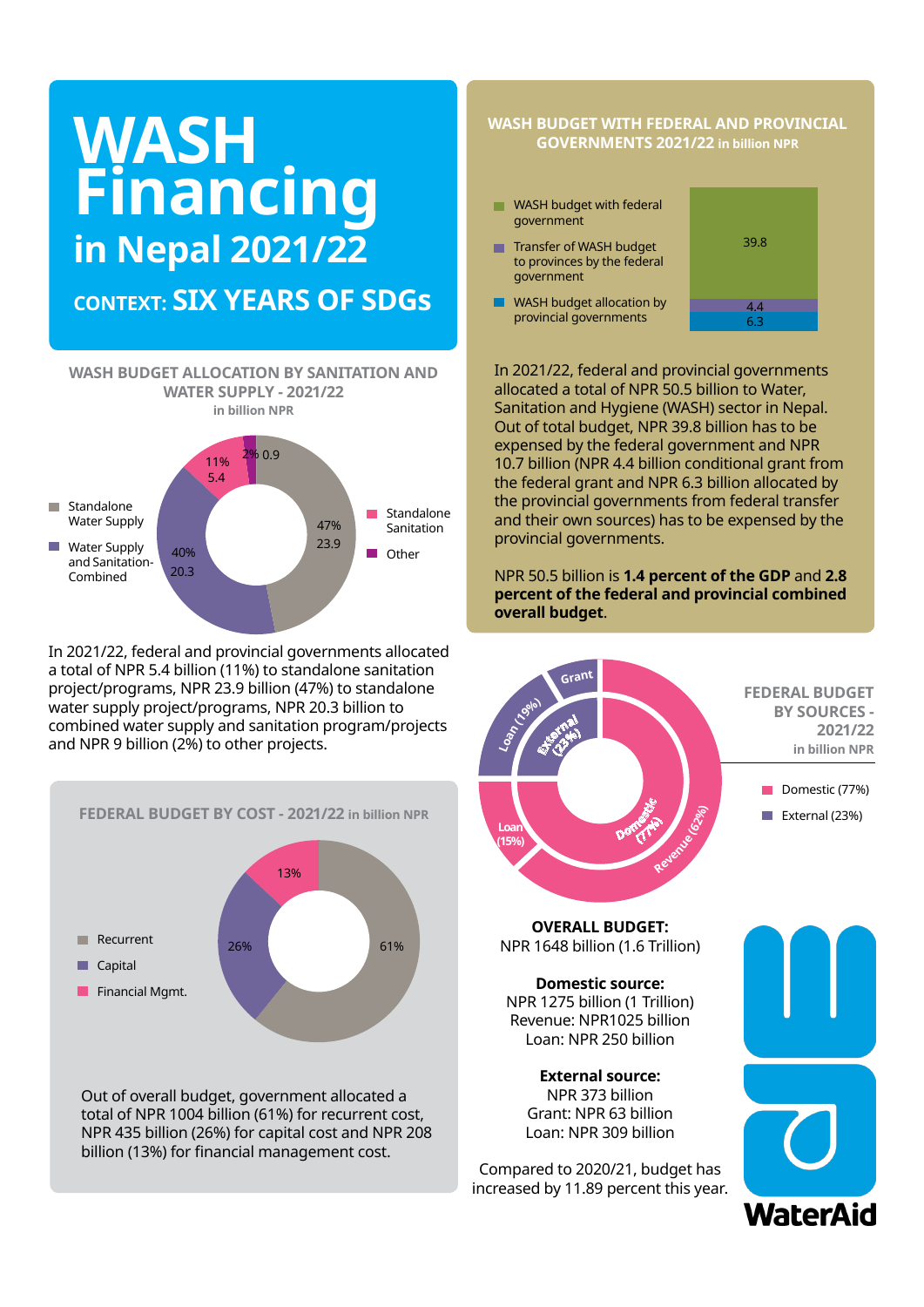### **FEDERAL BUDGET BY THREE TIERS OF GOVERNMENTS**

Federal: NPR 1261 billion Province: NPR 103 billion Local level: NPR 283 billion **in billion NPR**

|          | Governments   Supplementary '<br>fund | $\vert$ Special<br>fund | <b>Conditional</b><br>fund | <b>Equalization</b><br>fund | l Total |
|----------|---------------------------------------|-------------------------|----------------------------|-----------------------------|---------|
| Province | 12.37                                 | 12.46                   | 35.87                      | 57.95                       | 386.7   |
| Local    |                                       |                         | 173.5                      | 94.56                       |         |

6.2% (NPR 103 billion) of the total budget to be transferred to provincial governments, out of which NPR 35.87 billion is for conditional fund and NPR 57.95 billion for financial equalization fund.

17.2% (NPR 283 billion) of the total budget to be transferred to local level governments, out of which NPR 173.5 billion is for conditional fund and NPR 94.56 billion for financial equalization fund. Out of that NPR 12.37 billion is provisioned for supplementary fund and NPR 12.46 billion for special fund to provincial and local governments



## **FEDERAL BUDGET BY COSTS**

| Recurrent cost <sup>1</sup><br>(61%) | Federal (68%)  | <b>NPR 679</b>   |
|--------------------------------------|----------------|------------------|
|                                      | Province (7%)  | <b>NPR 74</b>    |
|                                      | Local (25%)    | <b>NPR 252</b>   |
| Capital cost <sup>2</sup> (26%)      | Federal (86%)  | <b>NPR 374</b>   |
|                                      | Province (7%)  | <b>NPR 29</b>    |
|                                      | Local (7%)     | <b>NPR 31</b>    |
| Financial                            | Federal (100%) | <b>NPR 208</b>   |
| management cost<br>(13%)             | Province (0%)  | NPR <sub>0</sub> |
|                                      | Local $(0\%)$  | NPR 0            |

## **PROVINCIAL BUDGET**

| In billion NPR       | alloation | Federal Grant | External Grant |
|----------------------|-----------|---------------|----------------|
| Province 1 (32.4)    | 15.9      | 15.3          | 1.3            |
| Province 2 (33.8)    | 10.3      | 23.5          | 0.0            |
| Bagmati (57.7)       | 40.8      | 16.2          | 0.8            |
| Gandaki (30.1)       | 17.0      | 12.6          | 0.4            |
| Lumbini (41)         | 25.3      | 15.1          | 0.5            |
| Karnali (36.5)       | 21.0      | 14.8          | 0.8            |
| Sudur Paschim (30.3) | 15.7      | 14.1          | 0.5            |
| Total                | 146.1     | 111.5         | 4.2            |



Overall budget of seven provinces is NPR 261.8 billion, consisting of provincial transfer, external grant and their own soureces. Budget by seven provinces has been presented in the chart.

Recurrent cost means expenditures that are recurring in nature, i.e. spending that is consumed, whose benefits last for only a limited period. Examples of recurrent coct include salaries and wages, employee allowances, operational costs like water bills, electricity, accommodation, traveling, telephone, cost of maintaining equipment, and installation, price of remunerations,etc.

<sup>2</sup> Capital cost is mostly investment in assets that are used over time in the provision of goods or services. Examples of capital costs include the amounts spent to acquire or significantly improve assets such as land, buildings, equipment, furnishings, fixtures, vehicles, etc.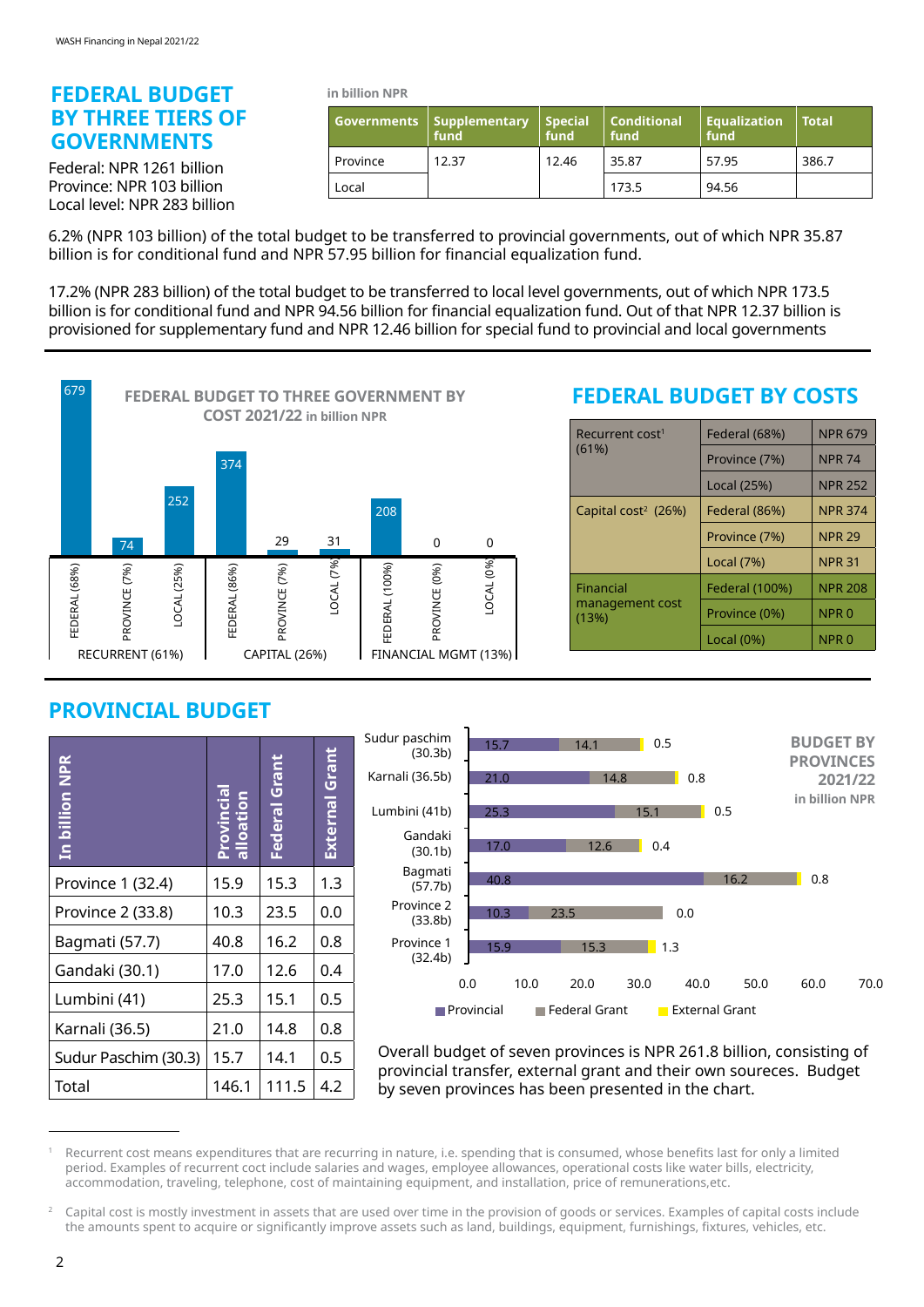

### **FEDERAL BUDGET ACROSS WASH, HEALTH AND EDUCATION AND WATER, ENERGY AND IRRIGATION SECTORS**

In 2021/22 government allocated NPR 44 billion to WASH, NPR 113 billion to Health, NPR 180 billion to Education and NPR sectors NPR 122 billion to Health, NPR 180 billion to Education<br>and NPR sectors NPR 122 billion to<br>Water,Energy and Irrigation sectors.

In the last five years, there has been an **in Nepal 2019/20 in Nepal 2019/20**  increment of 1.3-fold budget in WASH, 1.6-fold in Education and 2.3-fold in  $\begin{bmatrix} 20.0 \\ 0.0 \end{bmatrix}$ Health sectors. WASH budget remains to be almost stagnant in the last three consecutive years compared to Health and Education sectors.

### **BUDGET TREND IN WASH, HEALTH AND EDUCATION : 2016/17 - 21/22 in billion NPR**



### **FEDERAL WASH BUDGET BY RURAL AND URBAN SETTINGS**

**Internal revenue: 77% (NPR 1176 billion)** allocated solely to urban projects, 13% to both urban and rural types of programs and 22% to rural programs. 40% of the WASH budget is directly targeted to Kathmandu valley.

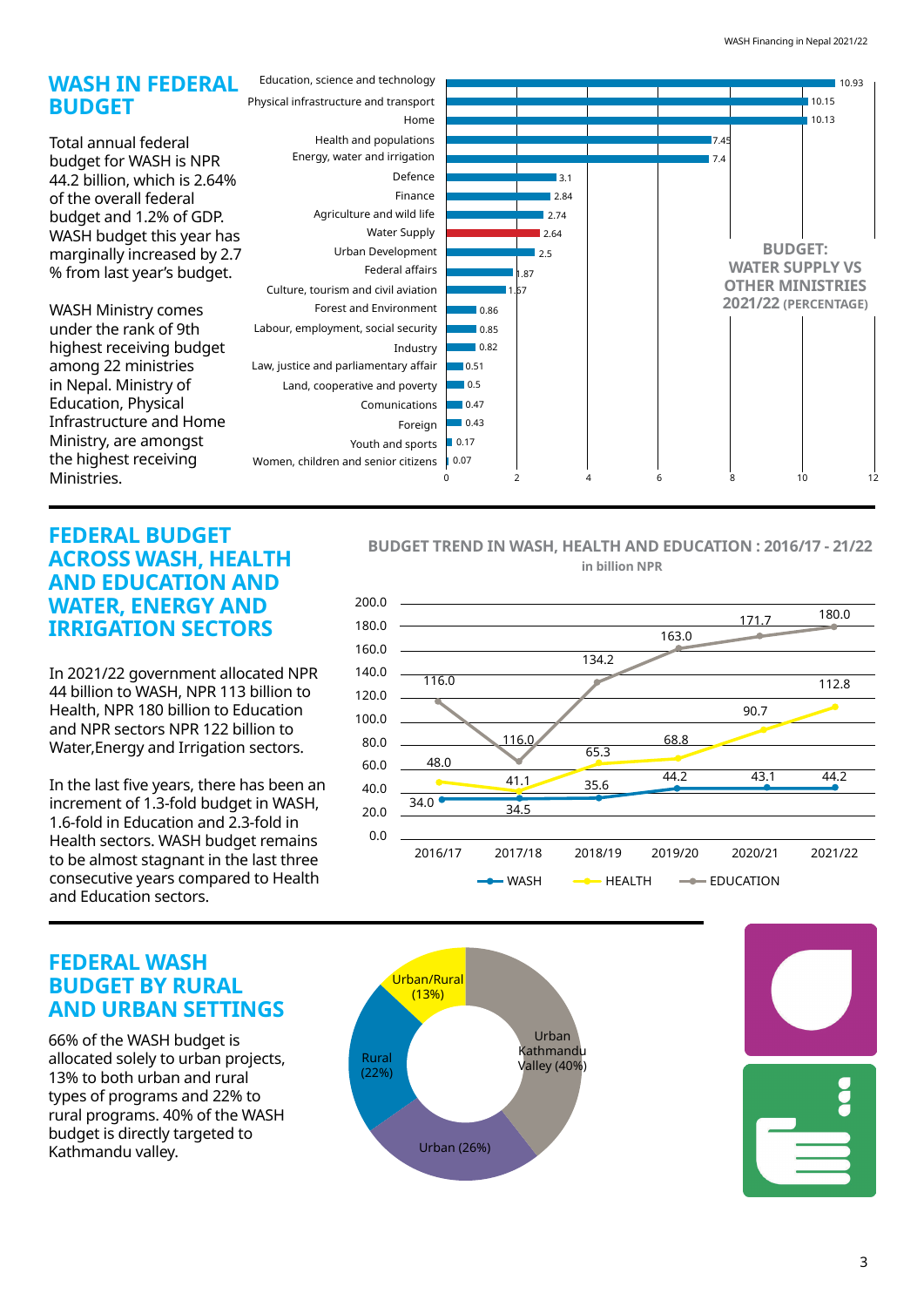## **FEDERAL WASH BUDGET BY TYPE OF SERVICES**

Out of the budget allocated to WASH services, 18% is allocated for programs related to basic services, 80% for programs related to large network systems, and 2% for support services. Out of the support services, NPR 52 million is allocated to capacity building program, whereas NPR 113 million and NPR 664 million are allocated to MIS/Monitoring and Admin/ Management costs.



# **FEDERAL WASH BUDGET BY COSTS**

58% of the budget allocated to WASH is for capital cost, whereas 9% for recurrent cost and 33% for financial management cost.



### **FEDERAL WASH BUDGET BY SOURCES**

Domestic funding shares 62% (Grant 35% and Loan 27%) of the WASH budget, whereas external funding shares 38% (3% grant and 35% loan). JICA, Finland, JSPR and UNICEF contribute to the grant, whereas ADB, OFID, IMF-ECF contribute to the loan.

Japan Fund for Poverty Reduction (JFPR) and International Monetory Fund Extended Credit Facility (IMF-ECF) are new contributors in the sector in 2021/22.

### **WASH BUDGET BY SOURCES 2021/22 in billion NPR**



### **FEDERAL WASH BUDGET BY FEDERAL AND PROVINCIAL GOVERNMENTS**

90% (NPR 39.8 billion) of the WASH budget to be expensed by federal government and 10% (NPR 4.4 billion) to be by provincial governments under conditional grant.

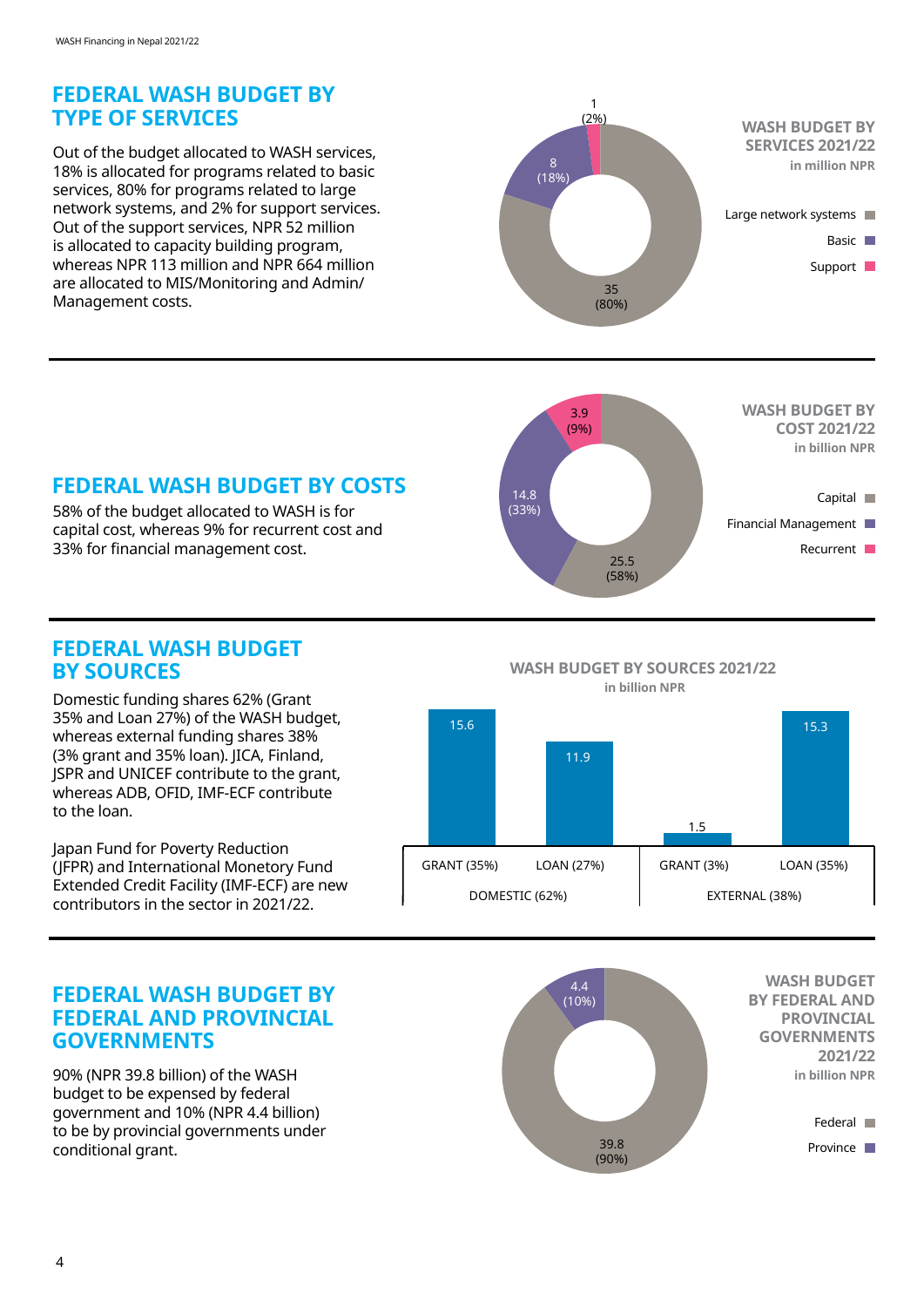#### **TREND IN PROPORTION OF WASH BUDGET BY PUBLIC FUNDING - 2016/17 - 21/22 in billion NPR**



# **FEDERAL BUDGET BY DEVELOPMENT PARTNERS: 2016/17- 2021/22**

| <b>Funding</b>    |              | 2016/17 |                          | 2017/18<br>2018/19 |              |       | 2019/20      |       | 2020/21                      |       | 2021/22                  |       |
|-------------------|--------------|---------|--------------------------|--------------------|--------------|-------|--------------|-------|------------------------------|-------|--------------------------|-------|
| institution       | <b>Total</b> | %       | <b>Total</b>             | %                  | <b>Total</b> | $\%$  | <b>Total</b> | %     | <b>Total</b>                 | %     | <b>Total</b>             | $\%$  |
| Government        | 15.90        | 46.00   | 16.10                    | 50.0               | 18.10        | 50.84 | 26.8         | 61.7  | 33.4                         | 77.40 | 27.4                     | 63.15 |
| <b>Donors/DPs</b> | 18.57        | 54.00   | 17.28                    | 50.0               | 17.15        | 48.18 | 16.7         | 38.5  | 9.7                          | 22.60 | 16.8                     | 36.85 |
| UNICEF            | 0.10         | 0.40    | 0.16                     | 0.5                | 0.11         | 0.30  | 0.02         | 0.03  | 0.01                         | 0.02  | 0.01                     | 0.02  |
| <b>IDA</b>        | 5.60         | 16.00   | 1.95                     | 6.0                | 2.15         | 6.04  | 1.89         | 4.34  | 0.99                         | 2.30  | 0.00                     | 0.00  |
| OFID              |              |         |                          |                    |              |       | 0.66         | 1.52  | 0.30                         | 0.70  | 0.36                     | 0.80  |
| <b>ADB</b>        | 11.30 33.00  |         | 14.46                    | 42.0               | 13.60        | 38.19 | 12.90        | 29.68 | 7.19                         | 16.68 | 12.40                    | 28.03 |
| Finland           | 0.50         | 2.00    | 0.66                     | 2.0                |              |       |              |       | $\qquad \qquad \blacksquare$ |       | 0.18                     | 0.40  |
| Helvetas          | 0.05         | 0.10    | 0.03                     | 0.1                |              |       |              |       | $\overline{a}$               |       | $\blacksquare$           |       |
| UN-Habitat        | 0.01         | 0.02    | 0.01                     | 0.0                |              |       |              |       |                              |       | $\overline{\phantom{a}}$ |       |
| <b>WHO</b>        | 0.00         | 0.01    | 0.01                     | 0.0                |              |       |              |       |                              |       | $\overline{a}$           |       |
| EU                | 0.01         | 0.03    | $\overline{\phantom{a}}$ | $\frac{1}{2}$      |              |       |              |       | $\overline{\phantom{m}}$     |       | $\overline{a}$           |       |
| <b>IICA</b>       | 1.00         | 3.00    | $\overline{a}$           | $\frac{1}{2}$      | 1.30         | 3.65  | 1.25         | 2.88  | 1.25                         | 2.90  | 1.25                     | 2.83  |
| <b>IMF/ECF</b>    |              |         |                          |                    |              |       |              |       |                              |       | 2.00                     | 4.52  |
| <b>JFPR</b>       |              |         |                          |                    |              |       |              |       |                              |       | 0.11                     | 0.24  |
| <b>Total</b>      | 34.5         | 100     | 34.5                     | 100                | 35.6         | 100   | 43.46        | 100   | 43.10                        | 100   | 44.25                    | 100   |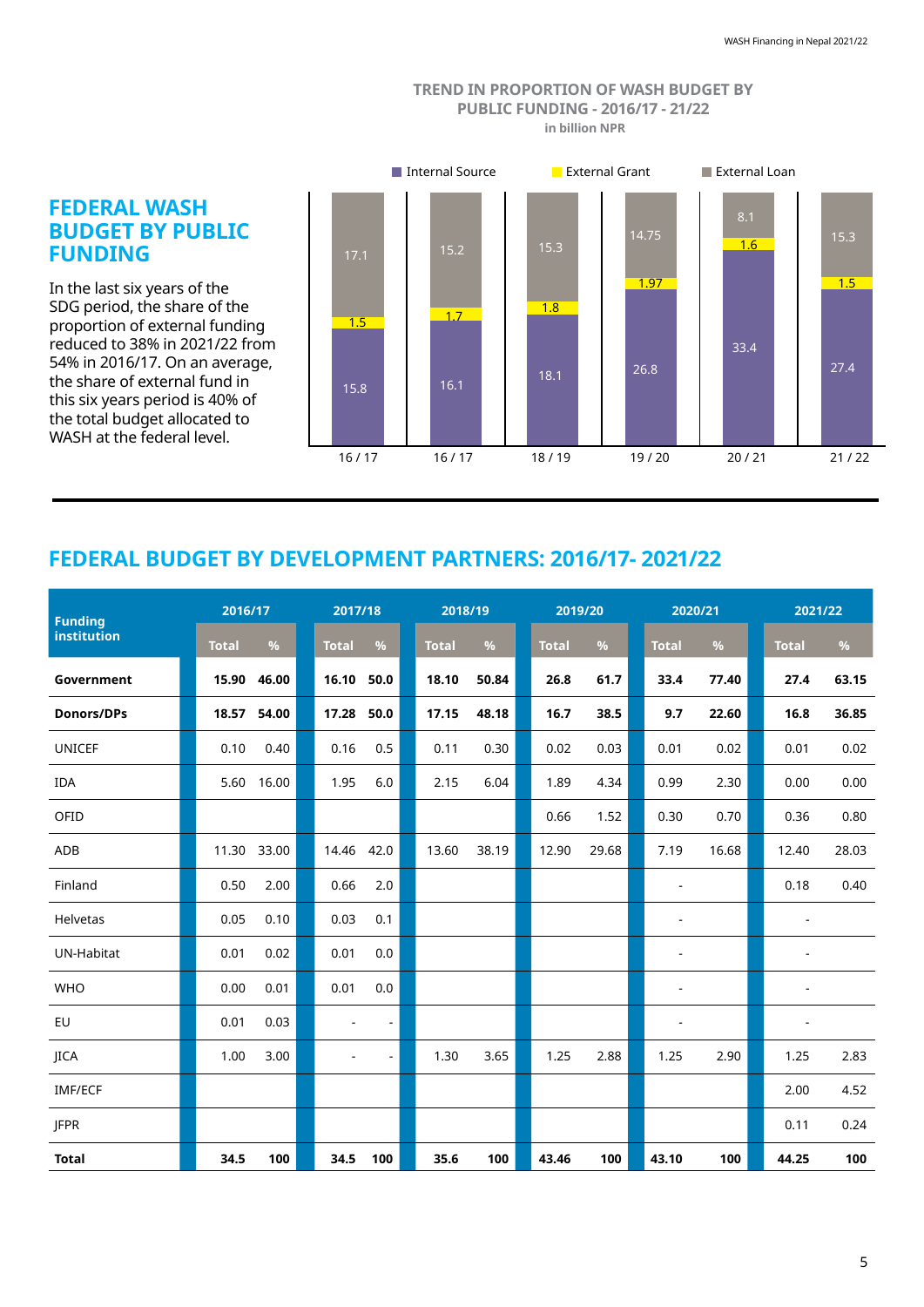

trend of stand alone sanitation budget dropped in 2020/21. However, stand alone sanitation budget increased by 31.7 % this year compared to last year.



### **COVID-19 IN WASH BUDGET**

A total of NPR 116.2 million is allocated for Covid-19 specific project this year with support from Japan Fund for Poverty Reduction (JFPR)

## **FEDERAL WASH BUDGET TREND IN HR AND MIS**

In 2021/22, WASH budget to stand alone Human Resource Development Program program is NPR 52 million and National Management of Information Programs is NPR 112.5 million.

Budget allocation to Management Information seem to be drastically increased from the last two years.



# **BUDGET ALLOCATION IN CB AND MIS, 2016/17-2021/22**

### **SPECIAL POLICY DECISION FOR FEDERAL WASH IN BUDGET SPEECH**

Nepal Water Supply Corporation (NWSC), Kathmandu Upatyaka Khanepani Limited (KUKL) and Local Governments to provide 20,000 Liters of water per month free of cost to domestic users. This policy is expected to at least cost an additional NPR 7 billion (60,000 HHs x NPR 100/month x 12 months) annually for the government to cover free of cost water to domestic users. Full discount for demand charge and tariff on elecricity for user committee run water supply systems. This policy also adds cost for the government to cover discount amount.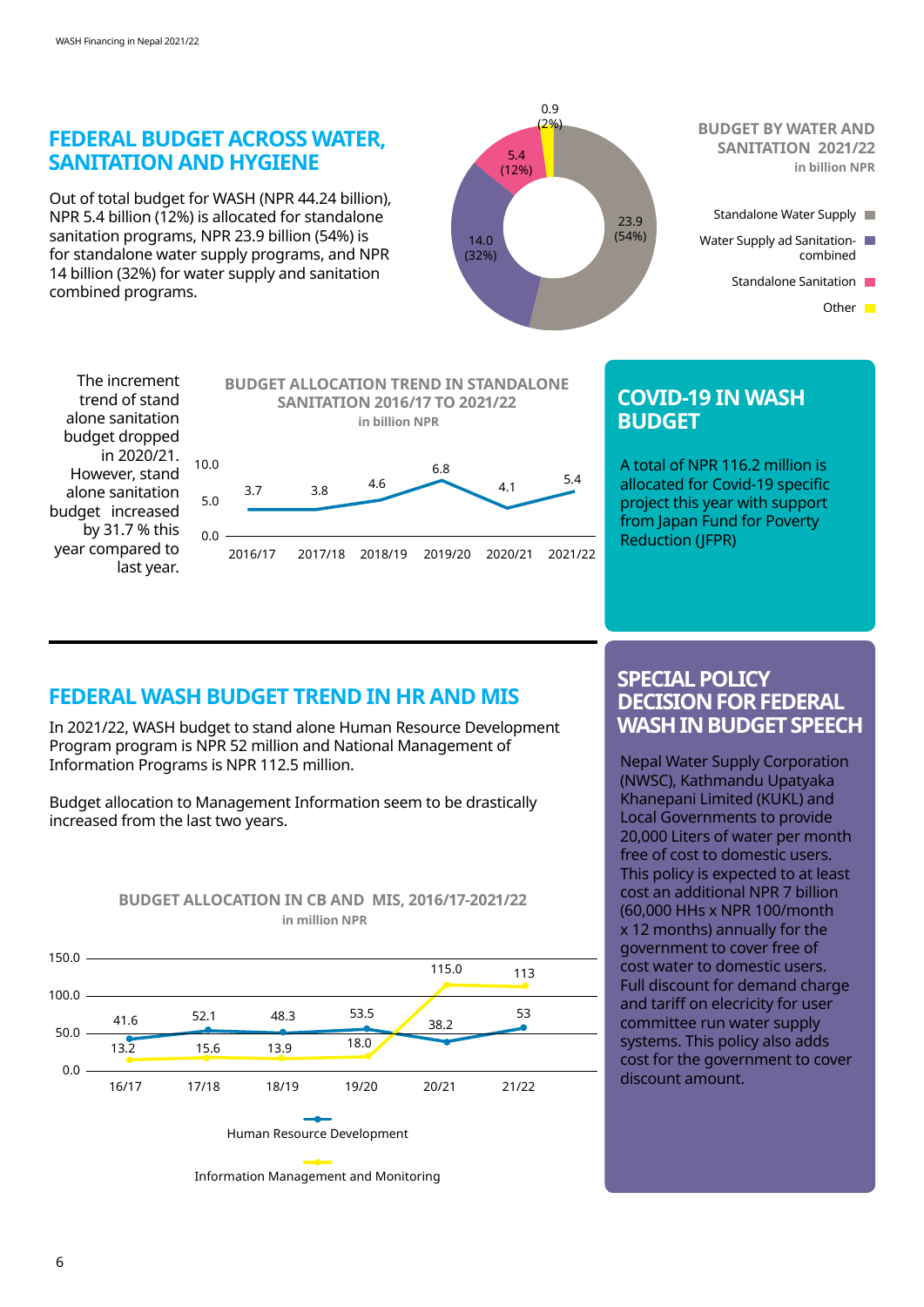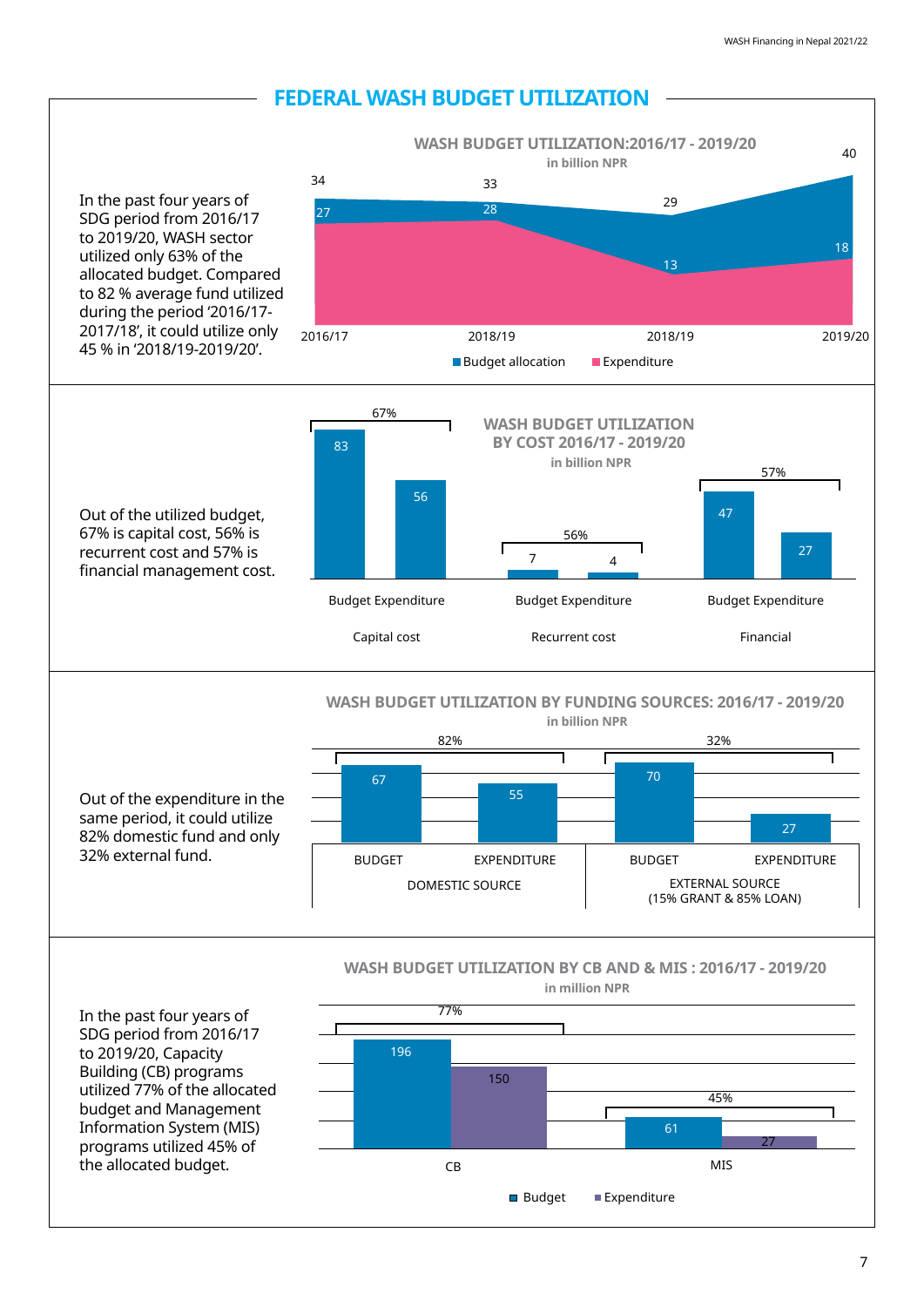### **WASH INVESTMENT PLAN VS EXPENDITURE AT THE FEDERAL LEVEL**

Sector Development Plan (SDP) has estimated NPR 265.32 billion budget for the period '2016/16-2020/21' to meet national targets for WASH SDG targets by 2030, but the allocation was only NPR 191 billion (72%) and the estimated expenditure is only NPR 104 (39%) of the requirement.

Similarly, SDP has estimated NPR 565.86 billion for the period 2021/22 to 2025/26, but budget allocated for the year 2021/22 is only NPR 44.26 billion. This allocation is 53% below the estimated budget for the year, i.e. NPR 93.58 billion.

**WASH BUDGET PLAN VS EXPENDITURE 2016/17 - 20/21 in billion NPR**



### **WASH BUDGET PLAN VS ALLOCATION 2021-25**

**in billion NPR**



# **WASH IN PROVINCIAL BUDGET**



 **WASH IN PROVINCIAL BUDGET 2021/22 in billion NPR**

In 2021/22, WASH budget at the the Province 1 is NPR 1.8 billion, Province 2 is NPR 0.69 billion, Bagmati is 1.92 billion, Gandaki is NPR 2.53 billion, Lumbini is NPR 2.04 billion, Karnali is NPR 0.34 billion and Sudur Paschim NPR 1.34 billion.

Out of WASH budget available in provinces, there are two types of funds, one is conditional grant transferred by the federal government and the

other is budget allocated by the provincial governments from their own source and federal transfer to them other than conditional grant. For example, out of total WASH budget available at province 1, NPR 0.7 billion is conditional grant transferred by the federal government for WASH and NPR 1.1 billion is allocated by the province 1 from its' own source and federal transfer to the province other than the conditional grant.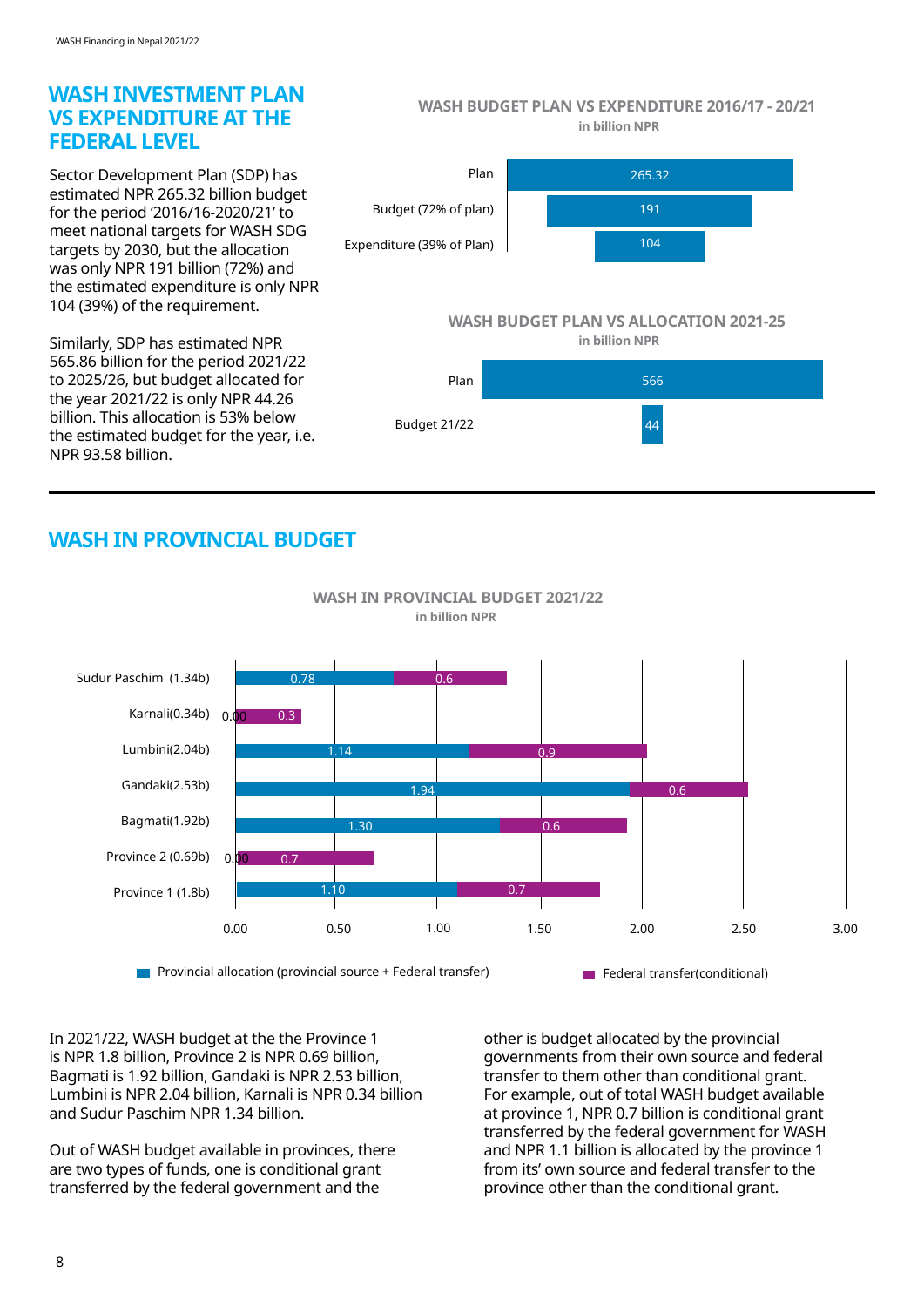## **FEDERAL WASH SECTOR PROGRAMS/PROJECTS FOR THE YEAR 2021/22 (IN HUNDRED THOUSAND NPR)**

| <b>Budget (In billion NPR)</b><br><b>Program/Project</b>             |              |                 |                 | <b>Types of Services</b>              |                                      |
|----------------------------------------------------------------------|--------------|-----------------|-----------------|---------------------------------------|--------------------------------------|
|                                                                      | <b>Total</b> | <b>Domestic</b> | <b>External</b> | <b>Financial</b><br><b>Management</b> |                                      |
| <b>Ministry of Water Supply</b>                                      | 1,111        | 1,111           |                 |                                       | Support - Adm & Mgmt                 |
| Department of Water Supply and Sewerage Management                   | 2,226        | 2,226           |                 |                                       | Support - Adm & Mgmt                 |
| Human Resource Development Program                                   | 517          | 487             | 30              |                                       | <b>Suppor - Capacity</b><br>building |
| Federal Water Supply and Sewerage Management<br>Programs             | 3,299        | 3,299           |                 |                                       | Support - Adm & Mgmt                 |
| NationalManagement of Information Project                            | 1,125        | 1,100           | 25              |                                       | <b>Support - MIS/Monitoring</b>      |
| Water Service Extension and Rehabilitation Program                   | 33,004       | 13,004          | 20,000          |                                       | Basic - Rural                        |
| <b>Water Quality Improvement Program</b>                             | 5,620        | 5,595           | 25              |                                       | Large Network - Urban                |
| Climate Resiliant Large Water Supply Project                         | 36,636       | 26,636          | 10,000          |                                       | Large Network - Rural                |
| Sewerage Construction and Treatment Program                          | 21,208       | 11,183          | 10,025          |                                       | Large Newtork - Urban                |
| Water Supply and Sanitation Co Financing Program                     | 26,842       | 26,842          |                 |                                       | Large Network - Uban                 |
| Urban Water Supply and Sanitation (Sector) Project                   | 45,661       | 12,894          | 32,767          |                                       | Large Network - Urban                |
| Central Water Supply Project                                         | 25,438       | 25,438          |                 |                                       | Large Network - Rural                |
| Integrated Water Supply and Sewerage Management Project              | 7,741        | 7,741           |                 |                                       | Large Network - Urban                |
| Covid-19 Response Project                                            | 1,162        | 106             | 1,056           |                                       | Large Network-Urban                  |
| <b>Sustainable Sanitation Project</b>                                | 2,088        | 300             | 1,788           |                                       | <b>Basic - Rural</b>                 |
| Nepal Water Governance and Infrastructure Promotion<br>Project       | 205          | 205             |                 |                                       | Large Network - Rural/<br>Urban      |
| Melamchi Water Supply Project                                        | 5,732        | 5,567           | 165             |                                       | Large Network- Urban                 |
| Kathmandu Valley Bulk Water Transmission Project                     | 29,357       | 10,397          | 18,960          |                                       | Large Network- Urban                 |
| <b>Rural Water Supply and Sanitation FundDevelopment</b>             | 1,371        | 1,371           |                 |                                       | <b>Basic - Rural</b>                 |
| Town Development Fund _ Water Supply Sector (TDF)                    | 7,037        | 1,900           | 5,137           | 7,037                                 | Large Network- Urban                 |
| <b>Water Supply Augmentation Program (NWSC)</b>                      | 28,060       | 28,060          |                 | 28,060                                | Large Network- Urban                 |
| Water Supply and Sewerage Program (NWSC)                             | 14,500       | 2,000           | 12,500          | 14,500                                | Large Network- Urban                 |
| Kathmandu Valley Water Supply Management Board                       | 19,970       | 19,970          |                 | 19,970                                | Large Network- Urban                 |
| Sewerage Treatment Centre (KUKL)                                     | 1,200        | 1,200           |                 | 1,200                                 | Large Network- Urban                 |
| Kathmandu Valley Water Supply Improvement Project (PID)              | 37,500       | 10,528          | 26,972          | 37,500                                | Large Network- Urban                 |
| Kathmandu Valley Sewerage Management Project (PID)                   | 29,433       | 10,119          | 19,314          | 29,433                                | Large Network- Urban                 |
| Kathmandu Valley Water Supply Improvement<br>Project(Second) - (PID) | 10,400       | 1,000           | 9,400           | 10,400                                | Large Network- Urban                 |
| <b>Total Federal</b>                                                 | 398,443      | 230,279         | 168,164         | 148,100                               |                                      |
| <b>Conditional grant for provinces</b>                               | 44,018       | 44,018          |                 |                                       |                                      |
| Province 1                                                           | 7,016        | 7,016           |                 |                                       | Basic - RuralUrban                   |
| Province 2                                                           | 6,924        | 6,924           |                 |                                       | Basic - RuralUrban                   |
| Bagmati                                                              | 6,207        | 6,207           |                 |                                       | Basic - RuralUrban                   |
| Gandaki                                                              | 5,869        | 5,869           |                 |                                       | Basic - RuralUrban                   |
| Lumbini                                                              | 8,997        | 8,997           |                 |                                       | Basic - RuralUrban                   |
| Karnali                                                              | 3,401        | 3,401           |                 |                                       | Basic - RuralUrban                   |
| Sudur Paschim                                                        | 5,604        | 5,604           |                 |                                       | Basic - RuralUrban                   |
| Total                                                                | 442,461      | 274,297         | 168,164         | 148,100                               |                                      |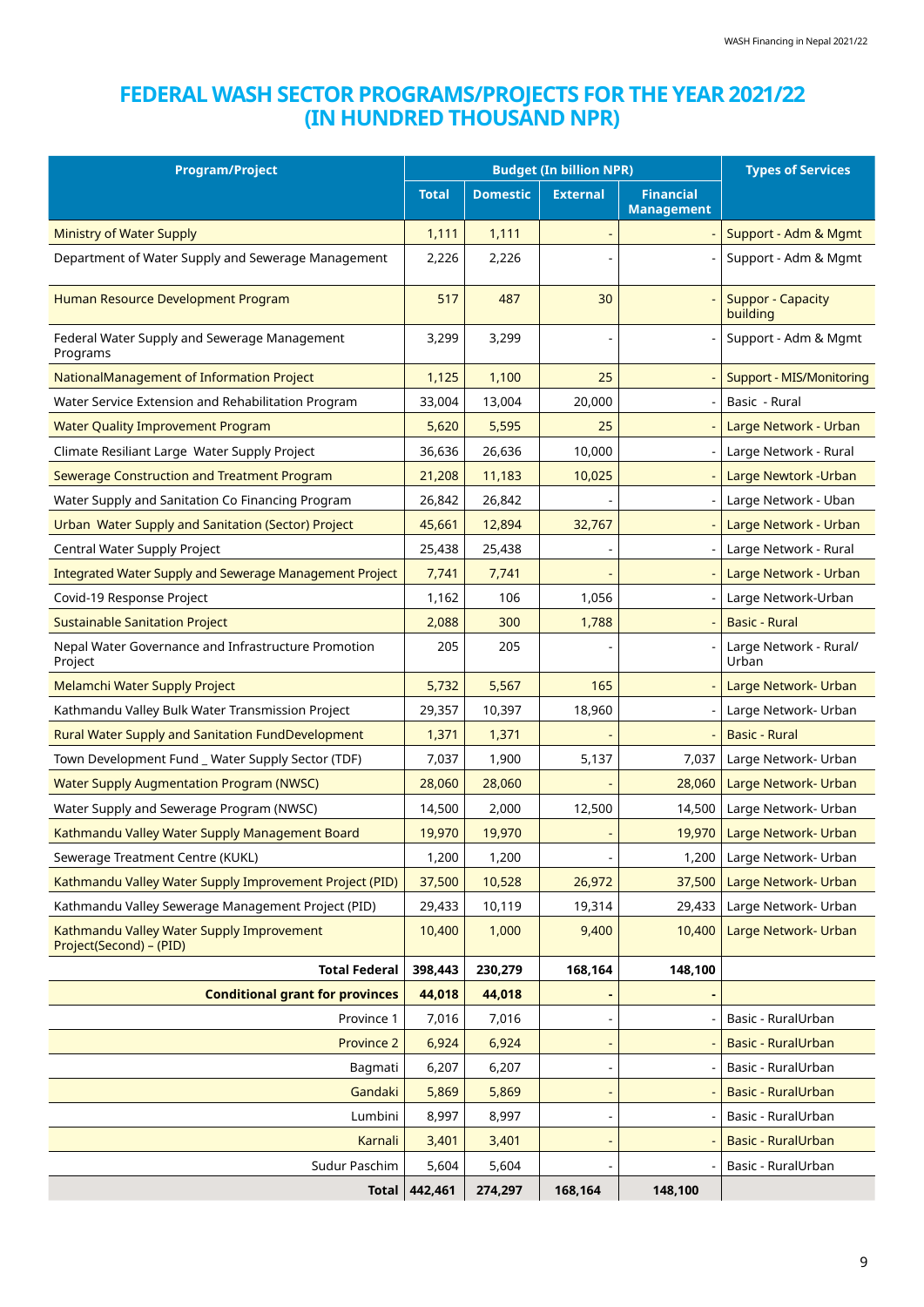# **COMMITMENTS, TARGETS AND PROGRESS TOWARDS SDG 6**

# **SUSTAINABLE DEVELOPMENT GOALS, TARGETS AND INDICATORS**

| Goals and targets (from the 2030 Agenda for Sustainable<br>Development)                                                                                                                                                                                                                         | Indicators                                                                                                                                                                                 |
|-------------------------------------------------------------------------------------------------------------------------------------------------------------------------------------------------------------------------------------------------------------------------------------------------|--------------------------------------------------------------------------------------------------------------------------------------------------------------------------------------------|
| Goal 6. Ensure availability and sustainable management of water and sanitation for all                                                                                                                                                                                                          |                                                                                                                                                                                            |
| 6.1 By 2030, achieve universal and equitable access to<br>safe and affordable drinking water for all                                                                                                                                                                                            | 6.1.1 Proportion of population using safely<br>managed drinking water services                                                                                                             |
| 6.2 By 2030, achieve access to adequate and equitable<br>sanitation and hygiene for all and end open defecation,<br>paying special attention to the needs of women and girls<br>and those in vulnerable situations                                                                              | 6.2.1 Proportion of population using (a) safely<br>managed sanitation services and (b) a hand-<br>washing facility with soap and water                                                     |
| 6.3 By 2030, improve water quality by reducing<br>pollution, eliminating dumping and minimizing release<br>of hazardous chemicals and materials, halving the<br>proportion of untreated wastewater and substantially<br>increasing recycling and safe reuse globally                            | 6.3.1 Proportion of domestic and industrial<br>wastewater flows safely treated<br>6.3.2 Proportion of bodies of water with good<br>ambient water quality                                   |
| 6.4 By 2030, substantially increase water-use efficiency<br>across all sectors and ensure sustainable withdrawals<br>and supply of freshwater to address water scarcity and<br>substantially reduce the number of people suffering<br>from water scarcity                                       | 6.4.1 Change in water-use efficiency over time<br>6.4.2 Level of water stress: freshwater withdrawal<br>as a proportion of available freshwater resources                                  |
| 6.5 By 2030, implement integrated water resources<br>management at all levels, including through<br>transboundary cooperation as appropriate                                                                                                                                                    | 6.5.1 Degree of integrated water resources<br>management<br>6.5.2 Proportion of transboundary basin area with<br>an operational arrangement for water cooperation                          |
| 6.6 By 2020, protect and restore water-related<br>ecosystems, including mountains, forests, wetlands,<br>rivers, aquifers and lakes                                                                                                                                                             | 6.6.1 Change in the extent of water-related<br>ecosystems over time                                                                                                                        |
| 6.a By 2030, expand international cooperation and<br>capacity-building support to developing countries in<br>waterand sanitation-related activities and programmes,<br>including water harvesting, desalination, water<br>efficiency, wastewater treatment, recycling and reuse<br>technologies | 6.a.1 Amount of water- and sanitation-related<br>official development assistance that is part of a<br>governmentcoordinated spending plan                                                  |
| 6.b Support and strengthen the participation of<br>local communities in improving water and sanitation<br>management                                                                                                                                                                            | 6.b.1 Proportion of local administrative units<br>with established and operational policies and<br>procedures for participation of local communities<br>in water and sanitation management |

Source: Global indicator framework adopted by the General Assembly in A/RES/71/313 and annual reflections contained in in E/CN.3/2021/2.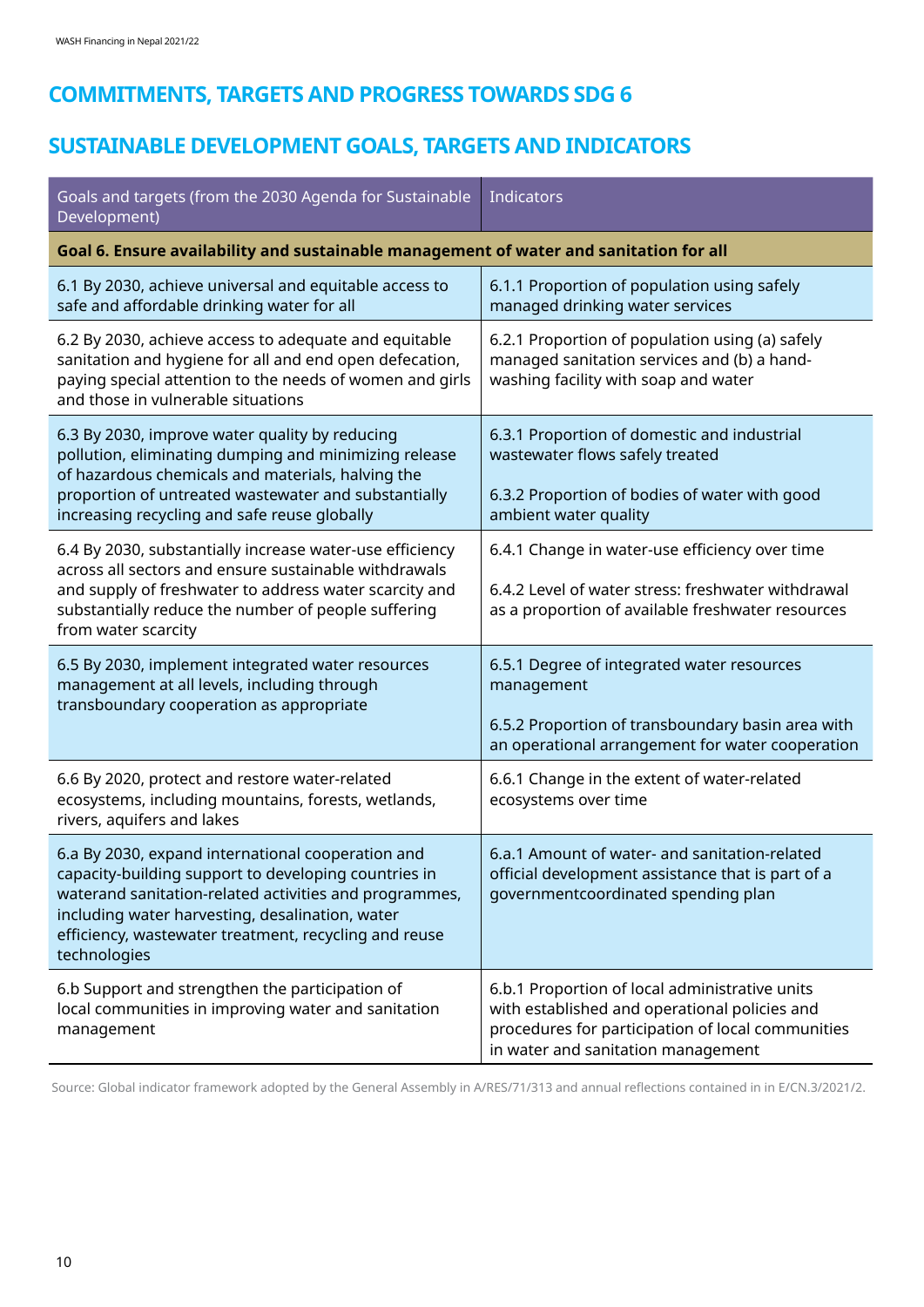## **NATIONAL TARGETS, INDICATORS AND PROGRESS TOWARDS SDG6**

| <b>Target and Indicators</b>                                                   |                                                                                  | 2015              |               | 2019            |                    |                 |      | 2030 |  |
|--------------------------------------------------------------------------------|----------------------------------------------------------------------------------|-------------------|---------------|-----------------|--------------------|-----------------|------|------|--|
|                                                                                |                                                                                  | <b>Actual</b>     | <b>Target</b> | <b>Progress</b> | <b>Data source</b> | <b>Ref.Year</b> |      |      |  |
| 6.1.1<br>Proportion of population using safely managed drinking water services |                                                                                  |                   |               |                 |                    |                 |      |      |  |
|                                                                                | Population using safe using water (percent)                                      | 15 <sup>a</sup>   | 35            | 25              | 15th Plan          | 2019            | 50   | 90   |  |
| $\overline{2}$                                                                 | Household with access to piped water supply (percent)                            | 49.5 <sup>a</sup> | 60.3          | 49.6            | <b>NDHS</b>        | 2016            | 68.4 | 90   |  |
| 3                                                                              | Basic water supply coverage (percent)                                            | 87 <sup>a</sup>   | 90.2          | 88              | 15th Plan          | 2019            | 92.6 | 91   |  |
| $\overline{4}$                                                                 | Households with E.coli risk level in household water ><br>1 cfu/100ml) (percent) | 82.2 <sup>b</sup> | 60.3          |                 |                    |                 | 43.8 |      |  |
| 5                                                                              | Household with E.coli risk level in source water > 1<br>cfu/100ml (percent)      | 71.1a             | 52.1          |                 |                    |                 | 37.9 |      |  |

**Target 6.1 By 2030, achieve universal and equitable access to safe and affordable drinking water for all**

**Target 6.2 By 2030, achieve access to adequate and equitable sanitation and hygiene for all and end open defecation, paying special attention to the needs of women and girls and those in vulnerable situations**

| <b>Target and Indicaters</b> |                                                                                                                          | 2015              | 2019   |                 |             |                 | 2022 | 2030 |  |
|------------------------------|--------------------------------------------------------------------------------------------------------------------------|-------------------|--------|-----------------|-------------|-----------------|------|------|--|
|                              |                                                                                                                          | <b>Actual</b>     | Target | <b>Progress</b> | Data source | <b>Ref.Year</b> |      |      |  |
| 6.2.1                        | Proportion of population using safely managed sanitation services, including a head washing facility with soap and water |                   |        |                 |             |                 |      |      |  |
|                              | Household using improved sanitation facilities which<br>are not shared (percent)                                         | 60 <sup>d</sup>   | 69.3   | 62              | <b>NDHS</b> | 2016            | 78.7 | 95   |  |
| 2                            | Proportion of population using latrine (percent)                                                                         | 67.6 <sup>e</sup> | 75.7   | 85              | <b>NDHS</b> | 2017            | 83.8 | 98   |  |
| 3                            | Sanitation coverage (percent)                                                                                            | 82 <sup>a</sup>   | 86.5   | 99              | MIS         | 2018/19         | 89.9 | 99   |  |
| $\overline{4}$               | Urban households with toilets connected to sewer<br>systems/ proper FMS (persent)                                        | 30 <sup>a</sup>   | 46     |                 |             |                 | 62   | 90   |  |

**Target 6.3 By 2030, improve water quality by reducing pollution, eliminating dumping and minimizing release of hazardous chemicals and materials, halving the proportion of untreated waste water and increasing recycling and safe reuse**

| <b>Target and Indicaters</b> |                                                               | 2015            | 2019          |    |                             |                 |      | 2030 |
|------------------------------|---------------------------------------------------------------|-----------------|---------------|----|-----------------------------|-----------------|------|------|
|                              |                                                               | <b>Actual</b>   | <b>Target</b> |    | <b>Progress</b> Data source | <b>Ref.Year</b> |      |      |
| 6.3.1                        | Proportion of wastewater safely treated                       |                 |               |    |                             |                 |      |      |
|                              | Proportion of untreated industrial waste water (percent)      | 99 <sup>c</sup> | 75.3          | 95 | 15th Plan                   | 2019            | 57.5 | 10   |
| 6.3.2                        | Proportion of bodies of water with good ambient water quality |                 |               |    |                             |                 |      |      |

Source: Sustainable Development Goals, Progress Assessment Repoet 2016-2019, National Planning Commission of Nepal.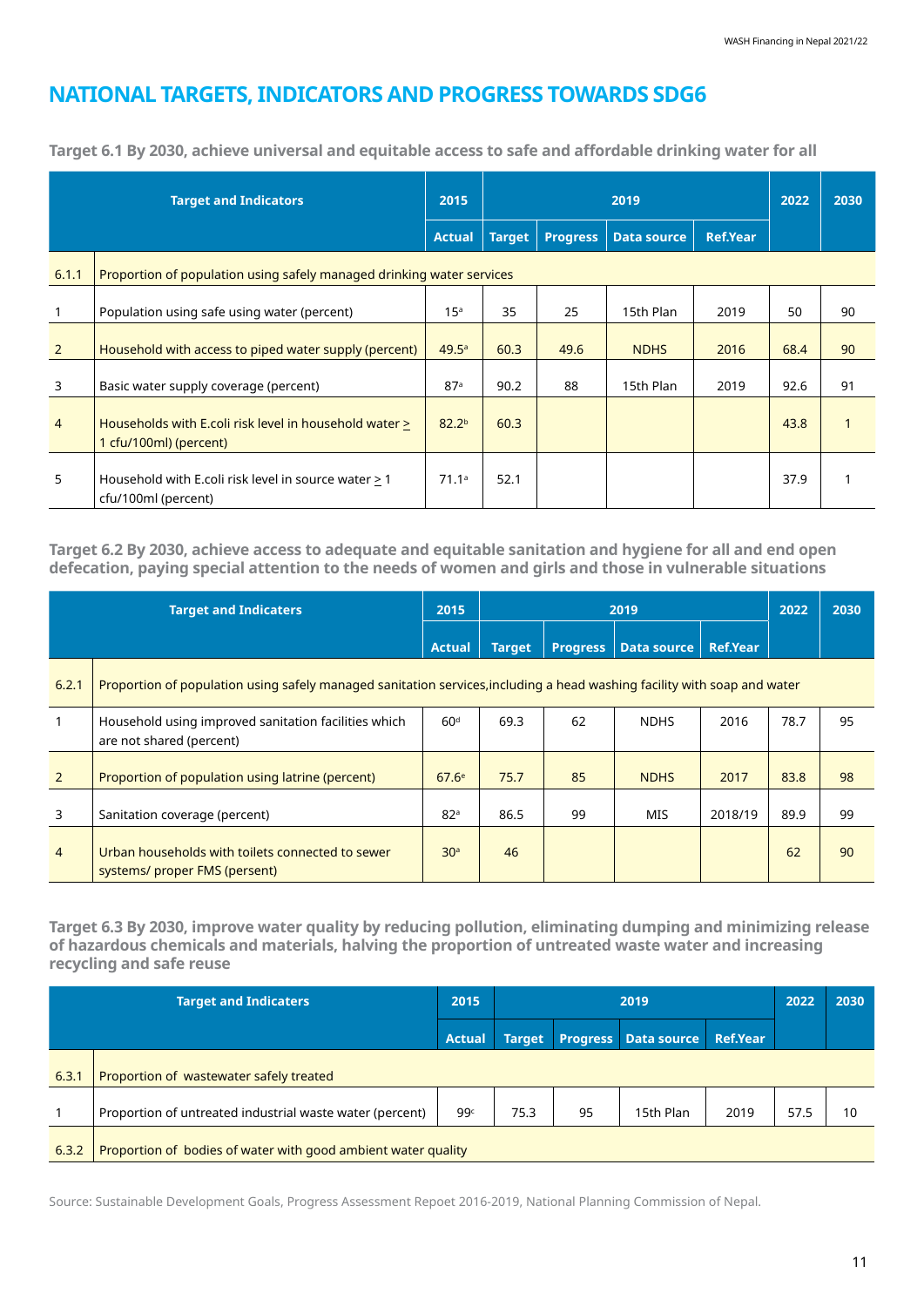

### 12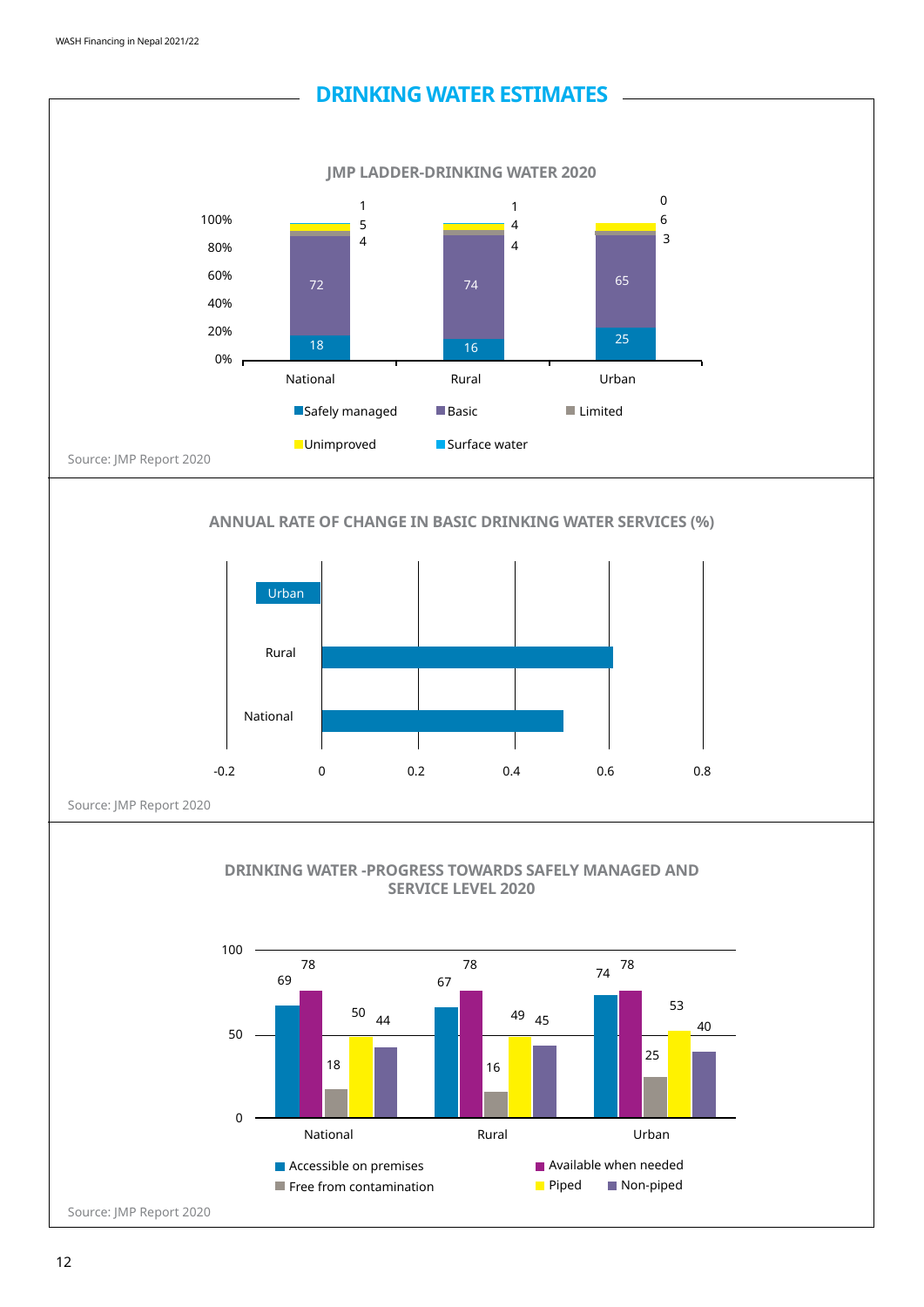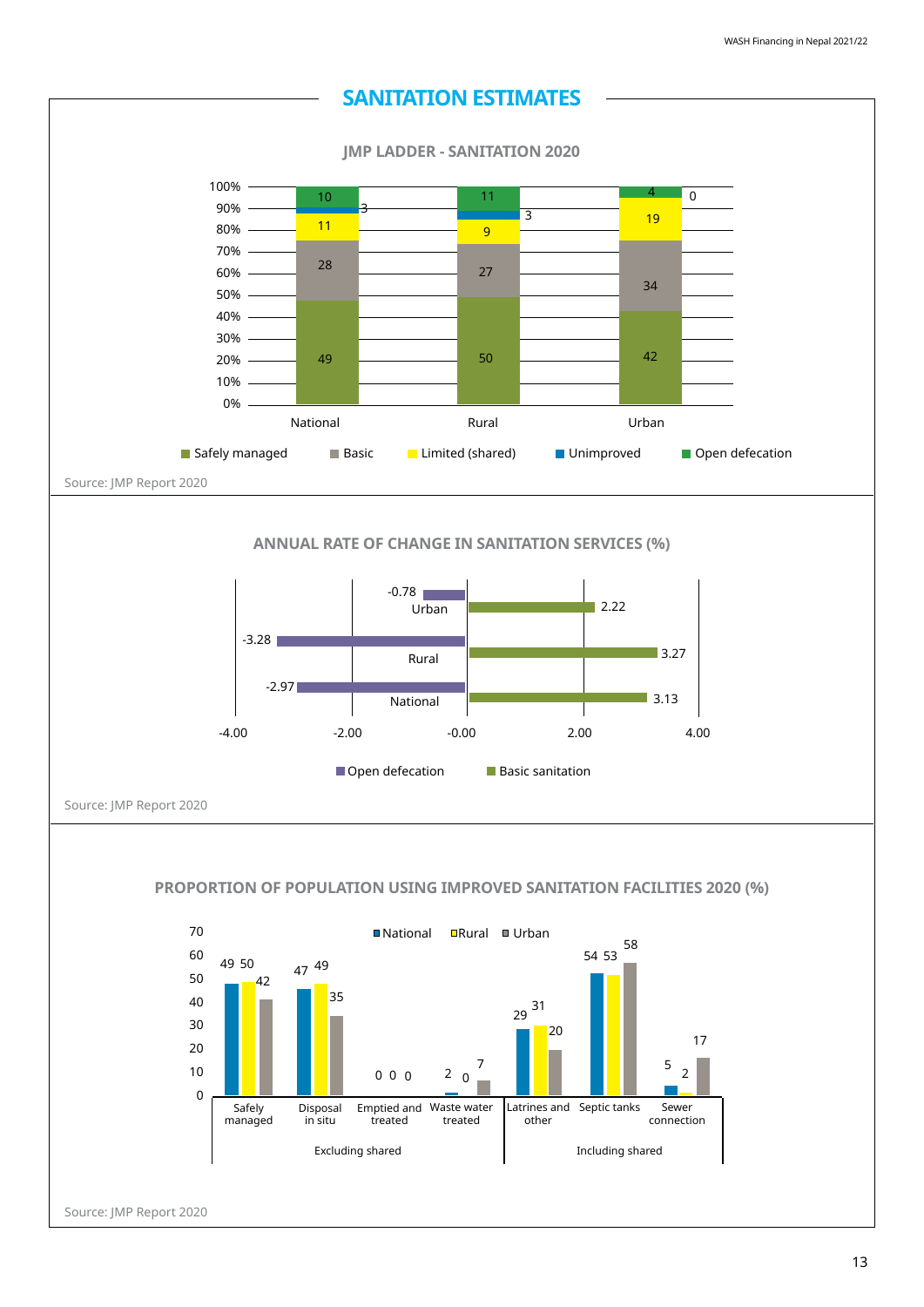





### 14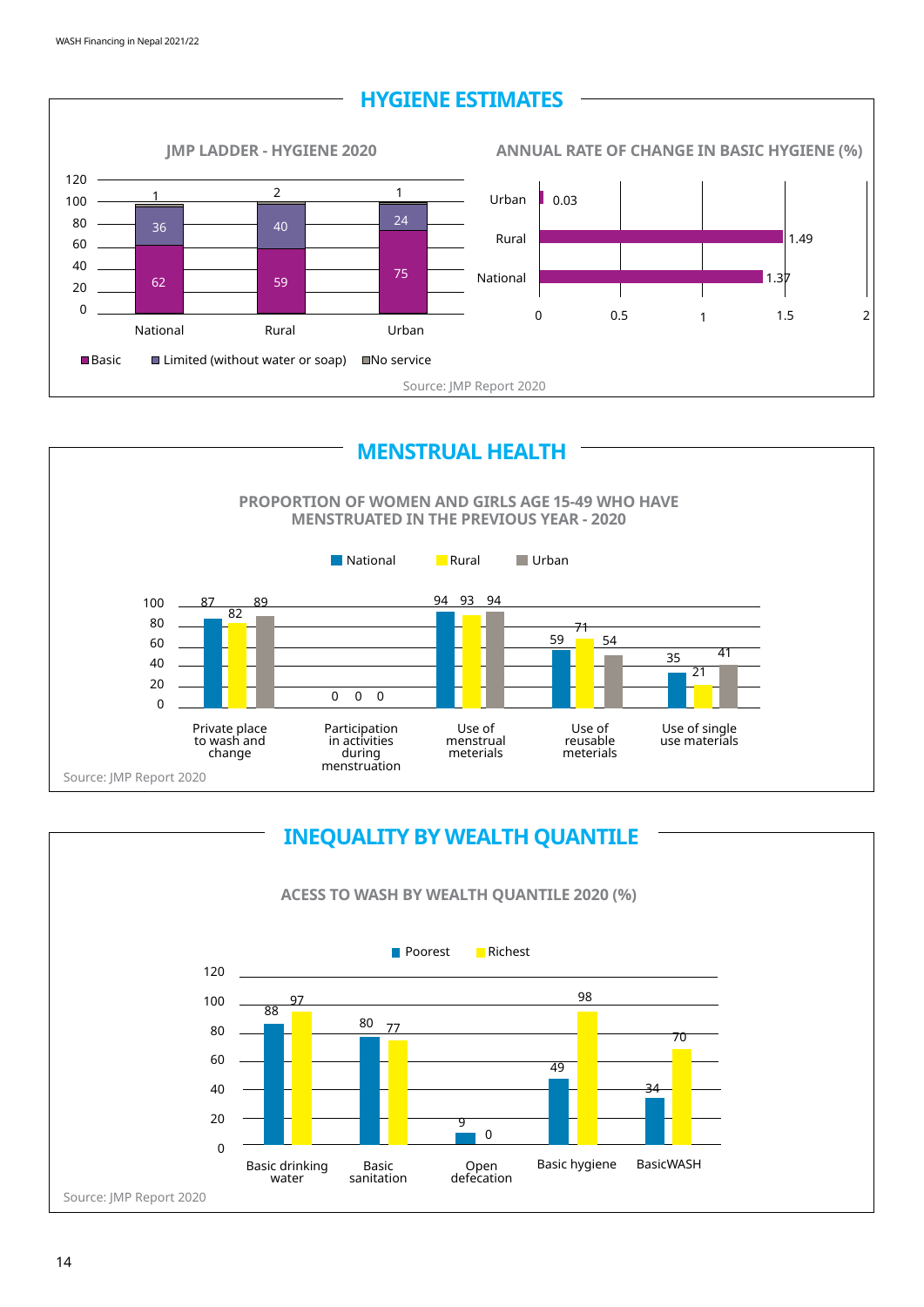## **INEQUALITY BY PROVINCES**



**ACCESS TO WASH BY PROVINCES 2020 (%)**

### **ACKNOWLEDGEMENT**

WaterAid Nepal wishes to extend their gratitude to all those, who in one way or the other have contributed their efforts and support to make this endeavor a reality. To Er. Arun Simkhada, Joint Secretary, Ministry of Water Supply, and Mr. Yogendra Chitrakar, Senior Divisional Engineer, Ministry of Water Supply for the information and verification of analysis, Mr. Govind Shrestha, Senior Policy Specialist, for preparing the content and analyzing the information used to prepare this factsheet, Ms. Tripti Rai, Country Director for her direction and guidance and Ms. Shivani Chemjong, Communications and Campaign Lead for her editorial and designing support.

#### **NOTE**

This analysis covers only budget allocated by the federal and provincial governments and which are reflected in the Redbooks and Budget Speeches. It does not cover budget allocated by local level governments by their own. It also does not cover the cost contribution by the users.

### **SOURCES**

WaterAid Nepal calculations are based on the information from

- Redbooks of Ministry of Finance
- Budget Speech 2020/21
- Ministry of Water Supply and Federal and Provincial Level Programs, Ministry of Water Supply 2076/77
- LMBIS, Ministry of Finance
- Draft WASH Sector Development Plan, Ministry of Water Supply
- Needs Assessment, Costing and Financing Strategy for Sustainable Development Goals, National Planning Commission of Nepal
- Sustainable Development Goals, Progress Assessment Report 2016–2019, National Planning Commission of Nepal
- Progress on Household Drinking Water, Sanitation and Hygiene - 2021, WHO/ UNICEF Joint Monitoring Programme for water supply, sanitation and hygien
- Multiple Indicator Cluster Survey 2019, Central Bureau of Statistics, National Planning Commission of Nepal
- Red books and budget speeches of seven provinces
- Global indicator framework for the Sustainable Development Goals and targets of the 2030 Agenda for Sustainable Development A/RES/71/313-E/CN.3/2021/2